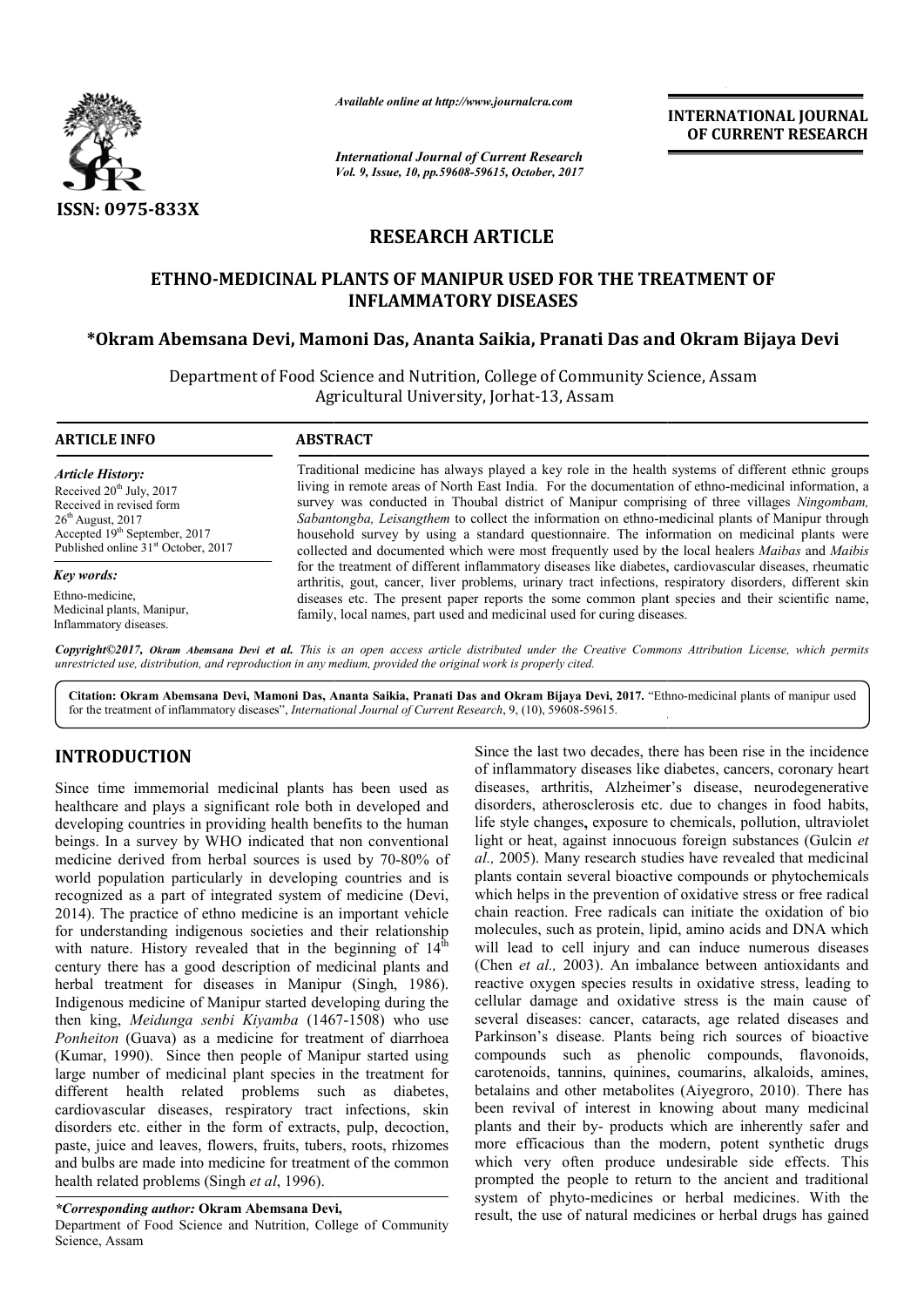momentum and the demand for herbal raw drugs and other products is increasing many folds.

# **MATERIALS AND METHODS**

#### **Ethno-botanical survey**

### **Study Area**

Manipur is centrally located on the eastern part of the Himalaya lies between 23.80°N-25.68°N latitude and between 93.03°E-94.78°E longitude (Statistical Bulletin, 1999-2000) in the north eastern border of India separating India from Myanmar (Devi, *et al*, 2014), covering an area of about 22,327sq.km. Out of which 17,418 sq.km accounts 78% of the total geographical area covered by the forests (Economic survey of Manipur, 2002-03).

aquatic etc. Forests are mainly confined in the hilly regions of the district (Singh, 2008).

### **Collection on ethno-medicinal information**

Ethno-botanical survey was conducted in the three villages i.e. *Ningombam, Leisangthem* and *Sabantongba* of Thoubal districts of Manipur during the month of December in the year 2013 and January, June and July, 2014 for better understanding of local beliefs, habits regarding the use of medicinal plants for the treatment of different diseases. Standard questionnaire was developed for the collection of ethno-medicinal information. Different categories of people like heads of the family, local healers/maibas or maibis, experienced and knowledgeable aged persons were interviewed using standard questionnaires and also by visiting local vegetable market (shown in plate 1).



**Plate 1. Collection of ethno-medicinal information during household survey and from nearby local market of study area**

The state is divided into 9 districts, *viz.,* (1) Senapati, (2) Tamenglong, (3) Churachandpur, (4) Chandel, (5) Urkhul, (6) Imphal east, (7) Imphal west, (8) Thoubal, (9) Bishnupur. The first five districts are located on hills and the remaining four are in the valley. Thoubal is one of four valley districts of Manipur. It occupies the bigger portion of the eastern half of the Manipur valley and takes the shape of an irregular triangle with its base facing north. It lies between 23°45' N and 24°45' N latitudes and 93°45'E and 94°14'E longitudes. It has an area of 514 sq. km. Its average elevation is not very much different from the rest of the Manipur valley, which is about 790 meters on an average above the sea level. The vegetation type is of natural one, consists of small trees, shrubs, bamboos, herbs,

Altogether 90 respondents (Thirty (30) respondents) in the aged group of 45-70 years from each village were selected randomly. During the intensive period locally well known local herbal medicine practitioners called as '*Maiba' or 'Maibi'* were contacted and ethno-medicinal information were gathered. At the same time, rapport establishment was done with local informants and social workers for their suggestion and advice. The information such as local name of the plant, plant parts used, mode of usage, method of preparation, dosage etc. for the treatment of different disease conditions were collected. The information collected from the 90 respondents were again cross checked and authenticated with the help of local healers *'Maibas'* and '*Maibis*' and aged person who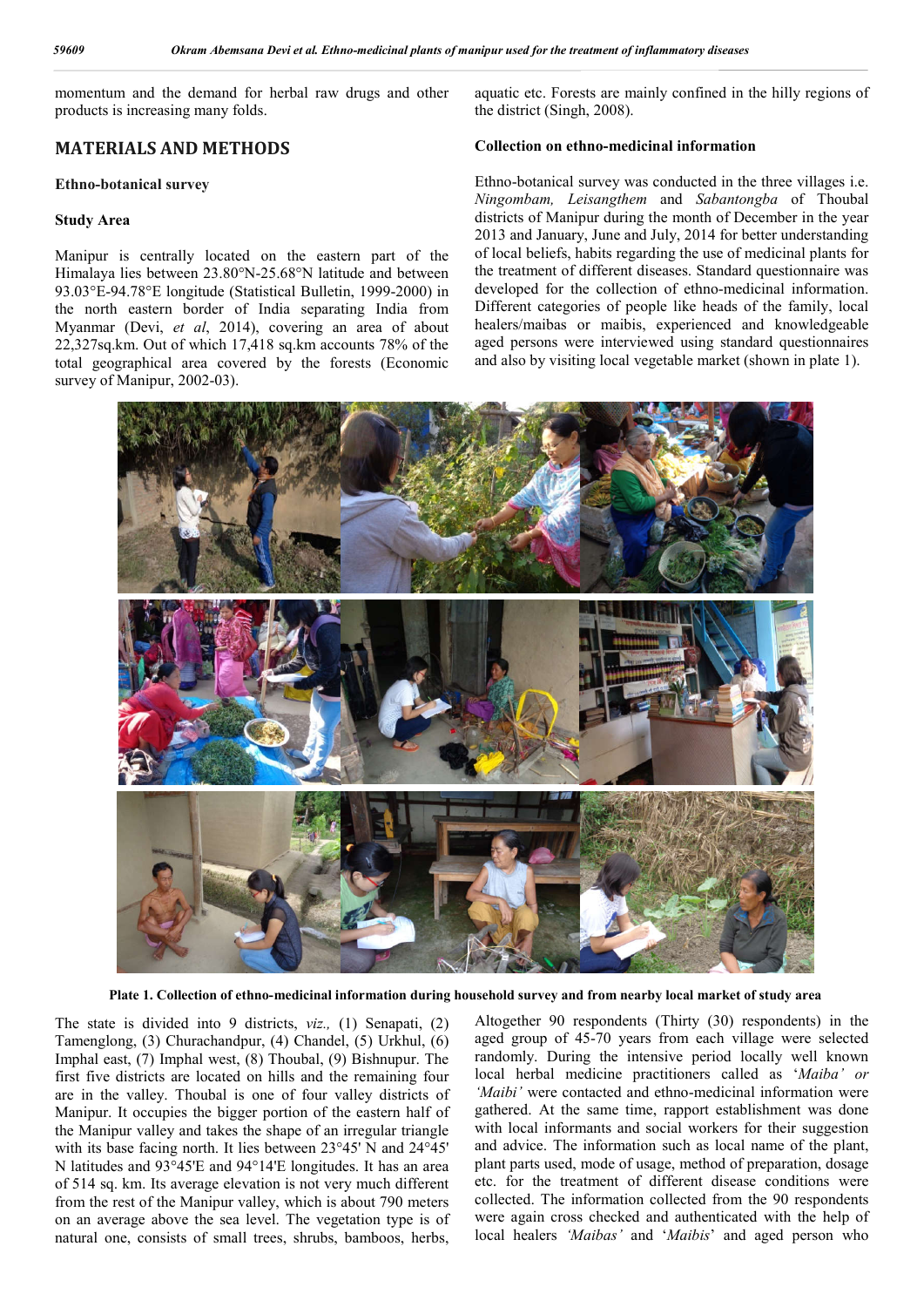practice folklore medicines in these villages. During the survey, 25 medicinal plants were collected, and were identified with the help of taxonomist from Department of life science, Manipur University and Department of Agronomy, Assam Agricultural University, Jorhat.

# **RESULTS AND DISCUSSION**

During the survey, information on 25 medicinal plants were collected and documented (plate 2) as frequently used by the local healers *Maibas* and *Maibis* for the treatment of different diseases like diabetes, cardiovascular diseases, rheumatic arthritis, gout, cancer, liver problems, urinary tract infections, respiratory disorders, different skin diseases etc.

```
The details of the ethno-botanical knowledge of medicinal 
plants used by the respondents as well as traditional healers are 
presented in the Table 1. The local communities collect these 
plants directly from the natural habitats and few of them are 
now raised in kitchen gardens as well. Most of the medicines 
are used in the form of extract, decoction, juice, powder form 
for external application. The rural folks are well versed about 
the medicinal utility of these plants and therefore consumption 
of these plants in daily diets may be considered strongly 
scientific. Ethno-botanical studies are important in revealing 
locally important plant species for the discovery of important 
drugs (Balick and Cox, 1996). This traditional knowledge 
accumulated over the years is improved upon and disseminated 
orally from one generation to another in the form of folklore
```


a) *Achyranthus aspera* L., b) *Aegle marmelos* L. correa ex Roxb., c) *Allium hookerii* Thw., d) *Allium ramosam* L., e) *Alpinia galangal*  Willd., f) *Amaranthus spinosus* L., g) *Artocarpus lacucha* Bush.-Ham., h) *Clerodendrum glasdulodum* Lindl., i) *Rotheca serrata* (L.) Steane & Mabb., j) *Clerodendrum indicum* (L.) Kantze, k) *Colocasia gigantea* (Blume) Hook. f., l) *Debregeasia longifolia* (Burm.f.) Wedd, m) *Eupatorium birmanicum* DC., n) *Houttuynia cordata* Thunb., o) *Justicia adhatoda* L., p) *Parkia timoriana* (DC.) Merr., q) *Phlogacanthus thyrsiflorus* Nees., r) *Plantago asiatica subsp. Erosa* (Wall.) Z.Y.Li, s) *Polygonum posumba* Bush.-Ham.ex D.Don, s) *Scutellaria discolor*  Colebr., u) *Sesbania sesban* (L.) Mirr., v) *Solanum virginianum* L., w) *Terminalia cuneata* Roth*.,* x) *Vitex trifolia* L.f., y) *Zanthoxylum acanthopodium* DC.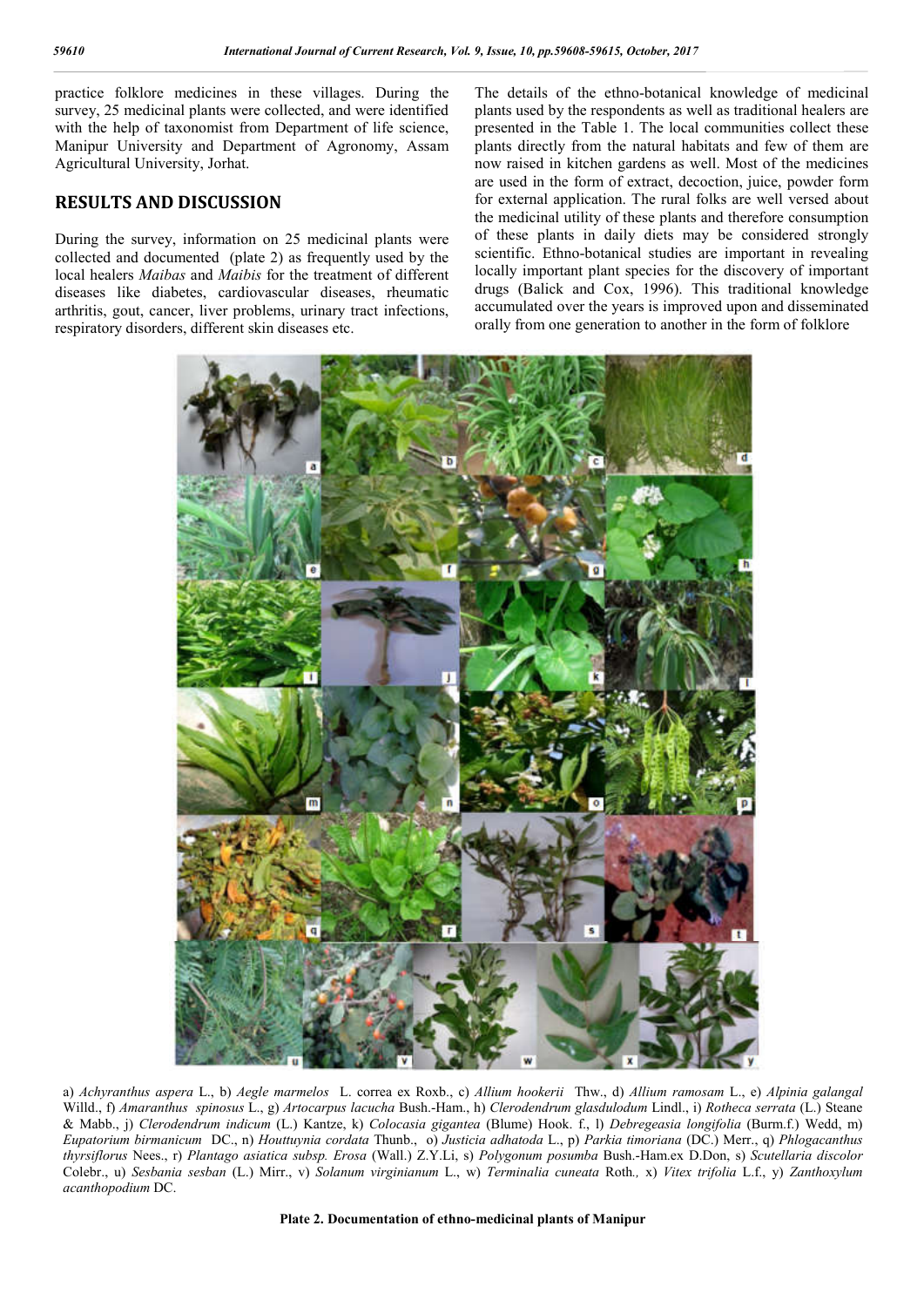| Sl. No | Scientific name                    | Local name                   | English name            | Family         | Part(s) used                       | Preparation & Medicinal use                                                                                                                                                                                                                                                                                                                                                                                                                                                                                                                                                                                                                                                                                                                                                                                                                                                                                                                                                                                                                                                                                                                                                                                                                                                                                                                                                                                            |
|--------|------------------------------------|------------------------------|-------------------------|----------------|------------------------------------|------------------------------------------------------------------------------------------------------------------------------------------------------------------------------------------------------------------------------------------------------------------------------------------------------------------------------------------------------------------------------------------------------------------------------------------------------------------------------------------------------------------------------------------------------------------------------------------------------------------------------------------------------------------------------------------------------------------------------------------------------------------------------------------------------------------------------------------------------------------------------------------------------------------------------------------------------------------------------------------------------------------------------------------------------------------------------------------------------------------------------------------------------------------------------------------------------------------------------------------------------------------------------------------------------------------------------------------------------------------------------------------------------------------------|
|        | Achyranthes aspera L               | Khujumpere                   | Prickly chaff<br>flower | Amaranthaceae  | Whole plant                        | Boiled extract of the root is applied externally for the treatment of rheumatic pain. Sometime the boiled extract is<br>mixed with sugar and is prescribed for the person having urinary tract infections once in a week. Person with<br>pyorrhea (inflammation of gum and tooth sockets, often leading to loosening of teeth) and other gum complaints<br>often chewed the roots of the plants. One glass of boiled and crushed extract of the leaves mixed with milk is given<br>in case of menstrual disorder, piles. Tender leaves cooked with "lata fish" (Chana orientalis) is consumed during<br>indigestion. The decoction of the plant is also used in the treatment of cutaneous diseases. The crushed fresh leaves<br>are made into paste and applied as poultice in cuts and injuries for blood clotting and quick healing. Boiled extract<br>of leaves and root mixed with sesame oil is applied during scabies, boils, swellings and bruises and 10 ml of boiled<br>juice of the plant is also given in febrile fever every day. The dried powder of the plant with honey is given to<br>persons suffering from cardiovascular diseases. The ash of the plant mixed with honey is prescribed orally against<br>asthma, bronchitis, urinary problem, spleen complaints and constipation. The seeds are prescribed to the persons<br>suffering from piles and inflorescence is given in case of dogs bite. |
| 2      | Aegle marmelos<br>L.Correa ex Roxb | Heirikhagok                  | Stone apple             | Rutaceae       | Leaves, fruit<br>and bark          | The extract of the leaves are given to the person suffering from diabetes (2-3 spoons/day). Sometimes, 5-10 tender<br>leaves are also eaten raw with milk in case of diabetes, dyspepsia, hepatitis, bronchitis. The bark of the plant juice is<br>also given to diabetic patient. 5 ml of leaves juice extract with honey are given to person suffering from jaundice 3<br>spoons/day) and also in high fever. The leaves of the plant are slightly burned and applied during boils, swellings. 5<br>ml of crushed or boiled extract of the leaves mixed with honey is prescribed in case of liver complaints, cough, and<br>high body temperature. Slightly roasted unripe fruit is eaten during stomach disorder, diarrhea, dysentery,<br>impotency, chronic fever and constipation and ripe fruit with elaichi, sugar is given in case of piles 2 times /day). 5-<br>10 ml of boiled juice obtained from bark is given in case of heart problems. The soup obtained from boiled leaves<br>along with <i>Phlogacanthus thyrsiformis</i> in equal proportion is given to the person suffering from piles.                                                                                                                                                                                                                                                                                                            |
| 3      | Allium hookerii Thw.               | Maroi napakpi                | Winter leek             | Amaryllidaceae | Rootstock, leaf,<br>seed and fruit | The leaves are cooked with a local fish 'Ngamhai' (Chanda nama) is consumed during jaundice. 2-3 leaves of the<br>plant are consumed for reducing high blood pressure in a day. The crushed juice of fresh plant mixed with common<br>salt is prescribed to the person suffering from stomach ulcer (about a quarter of glass). Grounded leaves made into<br>paste are applied on the forehead, scalp and head during dizziness.                                                                                                                                                                                                                                                                                                                                                                                                                                                                                                                                                                                                                                                                                                                                                                                                                                                                                                                                                                                       |
|        | Allium ramosam L.                  | Maroi nakuppi                | Garlic chives           | Amaryllidaceae | Whole plant                        | One glass of boiled extract of the plant is prescribed orally to the person suffering from piles, liver complaints. The<br>plant is crushed along with the leaves of Gynura cusimbua and 5-10 ml extract mixed with fresh milk is prescribed<br>to the person suffering from tuberculosis, febrile fever. 5-10 ml of crushed extract of the plant mixed with honey is<br>given orally in case of asthma, bronchitis and chest congestion. The plant is cooked with a local roasted fish<br>"Ngakichou" (Lepidocephalus guntea) and the prescribed the soup obtained to 6person having urinary tract<br>infections and one glass of boiled leaves juice mixed with sugar is given in stone case problems every day.                                                                                                                                                                                                                                                                                                                                                                                                                                                                                                                                                                                                                                                                                                     |
| 5      | Alpinia galanga<br>Willd.          | Kang-khu                     | Greater<br>galangal     | Zingiberaceae  | Fresh rhizome,<br>seed and flower  | The crushed fresh rhizomes of the plant are used for ring worm and skin diseases. Crushed and dried powdered<br>rhizomes are consumed to the person having high blood pressure. The flowers and rhizomes are eaten in curry.<br>Seeds of the plant are given to person having diarrhea and vomiting. 100 ml of boiled rhizome extract is prescribed<br>orally in case of piles, liver complaints, throat pain and swelling. Dried rhizome powder mixed with honey is<br>consumed during tonsillitis, cough. Rhizome of the plant is cooked with a local fish "Ngakra" (Clarias batrachus)<br>and eaten in indigestion. Steam heated packet containing the rhizome along with the rhizome of Zingiber officinale,<br>leaves of Adhatoda vasica and Pogostemon parviflorus is applied as foment during muscular sprain and other<br>rheumatic pains.                                                                                                                                                                                                                                                                                                                                                                                                                                                                                                                                                                     |
| 6      | Amaranthus spinosus<br>L.          | Chengkruk<br>tingkhang panbi | Prickly<br>amaranth     | Amaranthaceae  | Whole plant                        | The smashed root is applied as poultice in early symptoms of leprosy, bruises. Steam heated packed containing the<br>plant and Mimosa pudica is applied as foment to the person having rheumatic pain. Boiled extract of the plant is<br>prescribed in case of constipation and extract mixed with sugar is given to the person having leucorrhea, jaundice,<br>haemorrhoea. Pounded shoot mixed with egg is applied in case of skin burns and crushed shoot mixed with lime is<br>applied in case of skin sores.                                                                                                                                                                                                                                                                                                                                                                                                                                                                                                                                                                                                                                                                                                                                                                                                                                                                                                      |

## **Table 1. Ethno-medicinal uses of medicinal plants of Manipur having anti-inflammatory properties**

*………………Continue*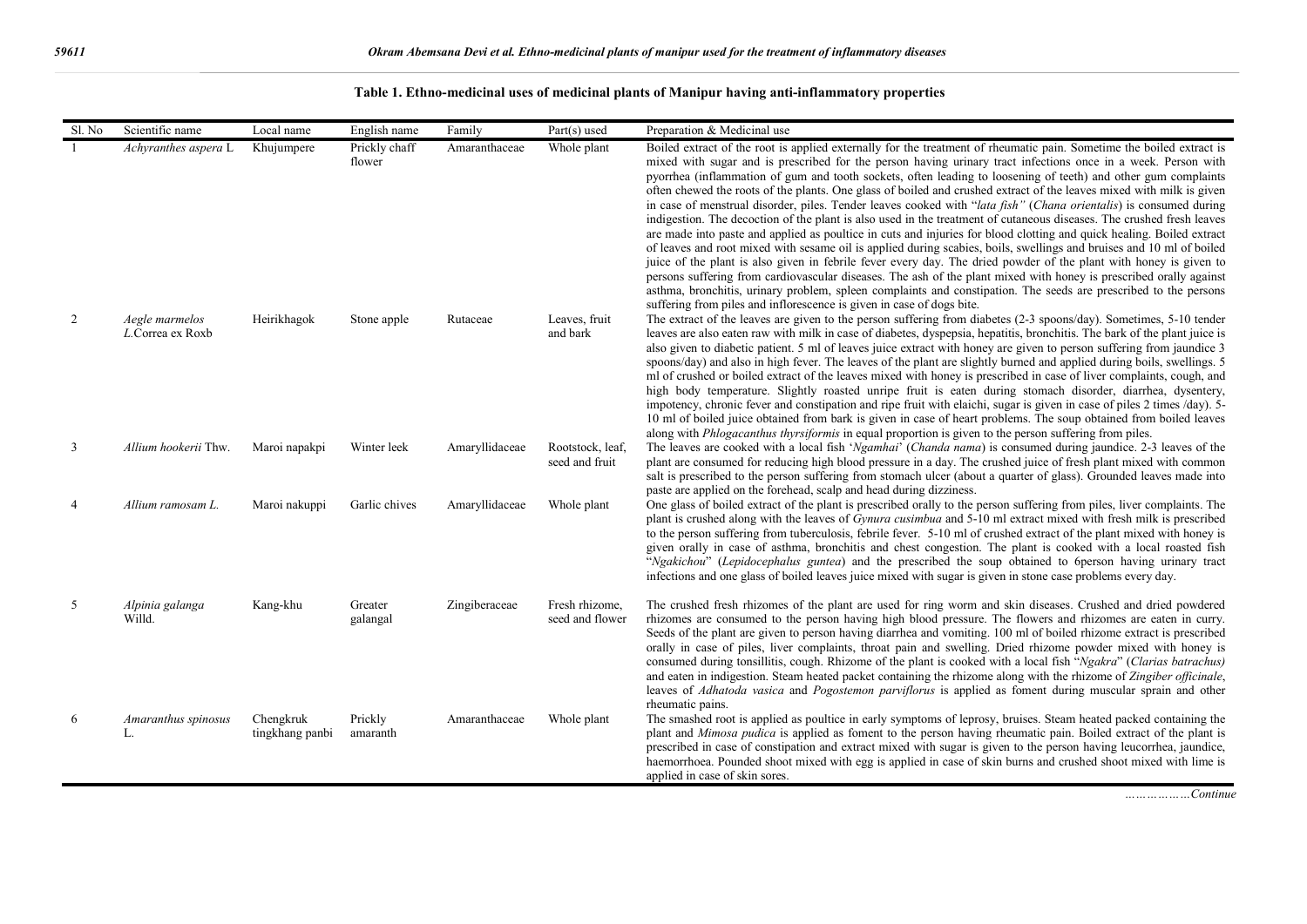| $7\overline{ }$ | Artocarpus lacucha<br>Bush.-Ham.             | Hari-kokthong  | Monkey jack<br>tree | Moraceae    | The bark and<br>fruit         | Boiled extract of the bark mixed with common salt is used as gargle in case of toothaches, gum diseases. Sometimes<br>it is also prescribed orally in diabetes one glass once in a week. The fruit of the plant is applied externally in case of<br>scabies and other skin infections. The latex of the plant is applied in the treatment of inflammation of skin, scabies<br>and other skin diseases. The extract of fresh fruit is applied externally to the person having burns and inflammation.<br>The paste made by crushing the bark is applied as poultice in case of boils for early healing. Fruit is used in the                                                                                                                                                                                                                                                                                                                                                                                                                                                                                                                                                                                                                 |
|-----------------|----------------------------------------------|----------------|---------------------|-------------|-------------------------------|---------------------------------------------------------------------------------------------------------------------------------------------------------------------------------------------------------------------------------------------------------------------------------------------------------------------------------------------------------------------------------------------------------------------------------------------------------------------------------------------------------------------------------------------------------------------------------------------------------------------------------------------------------------------------------------------------------------------------------------------------------------------------------------------------------------------------------------------------------------------------------------------------------------------------------------------------------------------------------------------------------------------------------------------------------------------------------------------------------------------------------------------------------------------------------------------------------------------------------------------|
| 8               | Clerodendrum<br>glasdulodum Lindl.           | Kuthap         | Turk's turban       | Lamiaceae   | Leaf, Root                    | treatment of stomach disorder. Powdered bark is used as antiseptic and applied in case of pimples, cracked skin. Fruit<br>is also given to the person having constipation.<br>One glass of boiled extract of the leaves is prescribed orally to lower blood pressure, fever and also in diabetes every<br>day. The steam heated packet containing the leaves is applied externally as foment in case of paralysis and also with<br>other ingredients like roots of <i>Alangium chinense</i> and <i>Mimosa pudica</i> , rhizome of Imperata cylindrica, barks of<br>Oroxylum indicum to the person suffering from muscular pain, sprain and other body aches. The smashed leaves are<br>applied externally as poultice at the toes inflammation, rheumatic pain. The leaves of the plant are boiled with local<br>dry fish ( <i>Puntius tictoticto</i> ) and the extract soup is prescribed against diarrhea. Leave juice is also used to eradicate<br>threadworm. The root with bark extract is given to the person having bronchitis, cough and asthma. Persons suffering<br>from piles and worm infections are made to sit in the hot decoction of the leaves for 10 to 15 minutes to reduce<br>irritation.                               |
| 9               | Rotheca serrata $(L)$<br>Steane & Mabb.      | Moirang khanam | Bleeding-heart      | Verbenaceae | Whole plant                   | 4-5 young leaves are given to the person having severe cough and fever. Sometimes, 4-5 Fresh leaves are also<br>consumed in case of stomach disorders. Half glass of boiled extract of both young shoots and inflorescence are<br>consumed in controlling diabetes every day. $1/\overline{3}^{rd}$ glass of boiled extract of root is prescribed to the person having<br>fever, malaria, chest congestion, piles. The crushed extract of fresh root mixed with common salt is applied<br>externally on muscular sprain, rheumatism and dyspepsia. Sometimes the root is also boiled along with the roots of<br>Calotropis gigantean and the extract obtained is used as massage in sciatica and body pain. The root of the plant is<br>boiled along with the fruits of <i>Sapindus mukrosii</i> and decoction obtained is applied over fractured bone for early<br>healing.                                                                                                                                                                                                                                                                                                                                                                |
| 10              | Clerodendrum<br>$indicum (L.)$ kantze        | Charoidong     | Turk's turban       | Verbenaceae | Whole plant                   | 5-10 ml of boiled extract of the stem mixed with honey is prescribed to the person having asthma, cough, and<br>bronchitis. The extract obtained by crushing the root on stone with water is applied externally on neck swelling. Half<br>glass boiled extract of the plant is mixed with sugar is prescribed to the person having jaundice. Sometimes the<br>roasted leaves made into paste with local fermented fish 'Ngari' is eaten in jaundice. Boiled extract of leaves along<br>with the leaves of <i>Adhatoda vasica</i> in equal quantity is given to the person suffering from diabetes, high blood<br>pressure. The extract obtained by boiling the root along with the rhizome of Zingiber officinale is prescribed in<br>severe cough. Fresh extract of the leaves is also applied externally on skin diseases. Stem heated packet containing<br>the leaves is applied as foment on body aching and fever. Decoction obtained by boiling the plant mixed with honey<br>is orally prescribed in menstrual disorder. The decoction of the root is also given to the person having bronchitis. The<br>powder of the bark mixed with the honey is given in case of asthma. Leaf juice is useful for eradication of<br>threadworms. |
| -11             | Colocasia gigantea<br>(Blume) Hook. f.       | Yendem         | Indian taro         | Araceae     | Whole plant                   | The petiole cooked with a local fish "Ngakra" (Clarias batrachus) is consumed in arthritis, rheumatic pain. The<br>petiole with leave is boiled and applied externally on muscle pain. Slice of the rhizome is applied on the forehead in<br>dizziness. The tender leaves (1-2) after slight roasting is applied over boils for early suppuration. The petiole is<br>cooked singly and eaten to purify blood by the womenfolk. During pregnancy it is eaten as boiled curry with any dry<br>fish for normal blood circulation and to lower high blood pressure. The ash obtained by burning the petiole mixed                                                                                                                                                                                                                                                                                                                                                                                                                                                                                                                                                                                                                               |
| 12              | Debregeasia<br>longifolia (Burm.f.)<br>Wedd. | U-Khajing      | Orange Wild<br>Rhea | Urticaceae  | Root, leaves,<br>flower, seed | with honey is prescribed against unproductive cough.<br>Half glass of boiled extract of the leaves and root mixed with sugar is prescribed to the person suffering from<br>diabetes every day. Both the flower and leaves of the plant is consumed as raw to lower blood pressure. Half glass<br>of boiled extract of the leaves is given in colic and for normal blood circulation twice in a week. 5 g of root is<br>crushed with ginger and taken to cure rashes and skin infections.                                                                                                                                                                                                                                                                                                                                                                                                                                                                                                                                                                                                                                                                                                                                                    |
| 13              | Eupatorium<br>birmanicum DC.                 | Langthrei      | Nagal Camphor       | Asteraceae  | Whole plant                   | Fresh tender leaves are eaten as raw in colic and abdominal inflammation. Sometimes tender shoot also cooked along<br>with fresh prawn (Polaomom malcolmsonii), bulbs of Allium sativum and Allium ascalonicum is consumed for the<br>treatment of piles, diarrhea and dysentery. The steam heated packet containing the leaves along with the leaves of<br>Lantana camara and Paederia foetida is applied as foment on rheumatic pain. About half glass of leaves juice<br>(obtained after crushing the leaves) is consumed for acidity problem. The extract obtained by crushing the plant<br>along with Eclipta alba mixed with honey is prescribed to the person having typhoid. Two teaspoons of leaves juice<br>mixed with one glass of water with a little "Meitei thum" (local salt) is given for treatment of stone formation. Leaves<br>juice extract is also consumed to lower blood pressure, to prevent dilation of blood vessels. The juice of the plant<br>mixed with honey is recommended for the person having stomach ulcer. The crushed leaves or juice with or without<br>honey is applied externally on the body to cure burning sensation.                                                                            |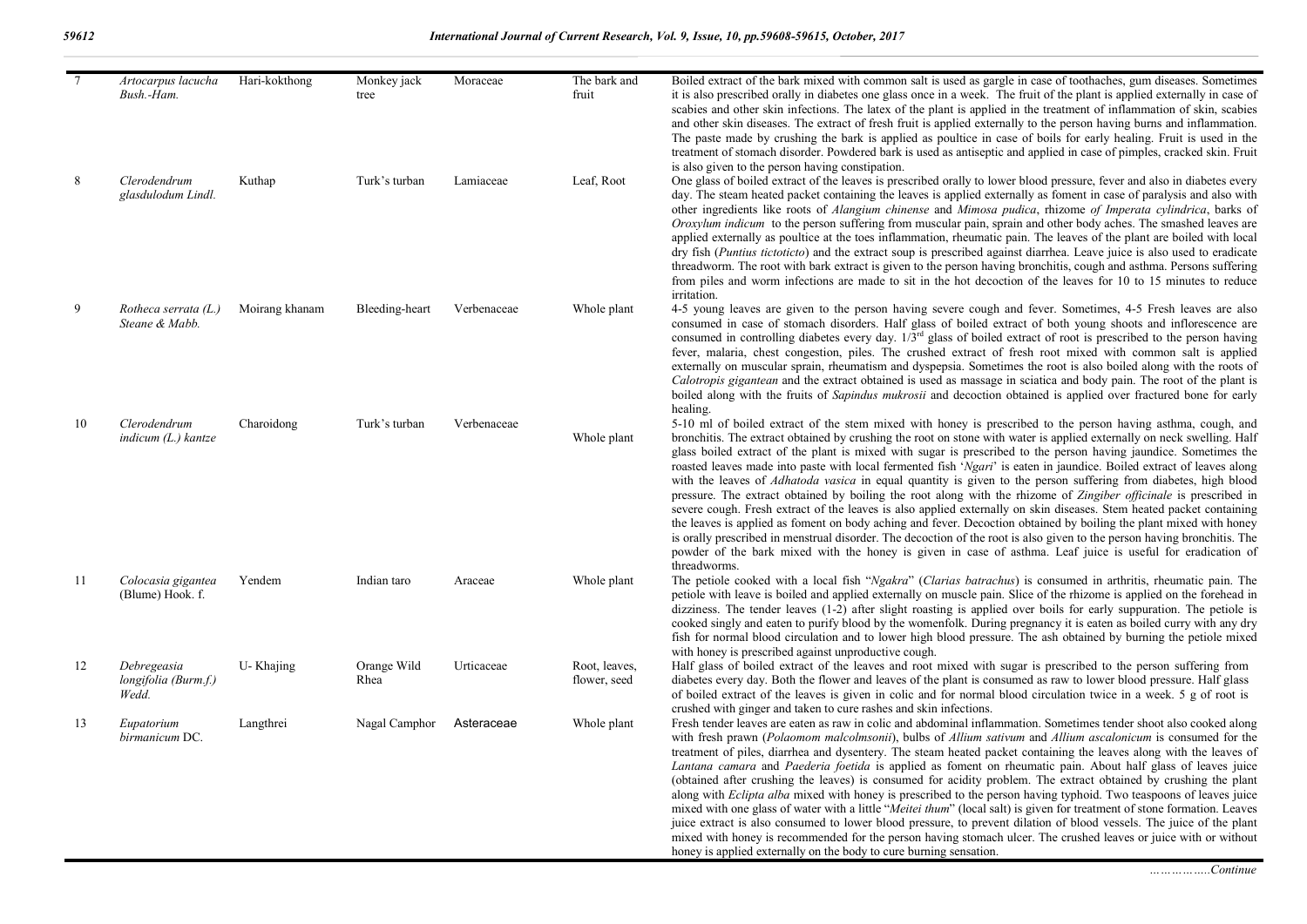| 14 | Houttuynia cordata<br>Thunb.                        | Toningkhok             | Lizard tail      | Saururaceae    | Whole plant                             | 5-10 ml of crushed leaves extract is prescribed to the person having diarrhea and dysentery. The rhizome is given in<br>case of stomach ulcers and skin diseases. $1/4th$ of glass of boiled extract of rhizome and leaves are consumed orally<br>in case of muscular pain due to over strains. 4-5 fresh leaves are consumed for the treatment of measles, dysentery,<br>and gonorrhea, hemorrhoids, eye and skin troubles. 4-5 smashed leaves are applied externally as poultice on boils<br>and skin sores. 5-10 ml of leaves decoction obtained from boiling is used internally in the treatment of many<br>ailments including cancer, coughs, dysentery, enteritis and fever. It is consumed as raw to strengthen the immune<br>system. Externally, it is used in the treatment of snake bites and skin disorders.                                                                                                                                                                                                                                                                                                                                                                                                                                                                                                                                                                                                                                                                                                                                                                      |
|----|-----------------------------------------------------|------------------------|------------------|----------------|-----------------------------------------|----------------------------------------------------------------------------------------------------------------------------------------------------------------------------------------------------------------------------------------------------------------------------------------------------------------------------------------------------------------------------------------------------------------------------------------------------------------------------------------------------------------------------------------------------------------------------------------------------------------------------------------------------------------------------------------------------------------------------------------------------------------------------------------------------------------------------------------------------------------------------------------------------------------------------------------------------------------------------------------------------------------------------------------------------------------------------------------------------------------------------------------------------------------------------------------------------------------------------------------------------------------------------------------------------------------------------------------------------------------------------------------------------------------------------------------------------------------------------------------------------------------------------------------------------------------------------------------------|
| 15 | Justicia adhatoda L.                                | Nongmangkha<br>angouba | Malabar nut      | Acanthaceae    | Whole plant                             | Fresh leaves made into paste is mixed with glycerine and applied as poultice to the person suffering from bone<br>cancer. The extract obtained by boiling the leaves of the plant along with the fruits of <i>Emblica officinalis</i> is mixed<br>with honey and prescribed during asthma and chronic bronchitis. 5-10 ml leave juice is consumed to the person<br>suffering from diarrhea, dysentery and glandular tumors. The dried leaves are burnt and inhaled to get relief during<br>asthma. 10 ml of boiled extract of the leaves is prescribed orally against febrile fever, menstrual disorder. The<br>decoction obtained by boiling the root along with Tinospora cordifolia and fruits of Solanum xanthocarpum is<br>given in fever and cold. The leaves are boiled along with the leaves of Clerodendrum siphonanthus taken in equal<br>proportion and extract obtained is given to the person suffering from diabetes. Sometimes the extract obtained by<br>boiling the leaves along with the leaves of the Azadirachta indica in equal proportion is also given in diabetes. The<br>leaves are boiled in water and decoction is applied externally to cure muscular and other rheumatic pains. The<br>vapor of the plant is inhaled to get relieves from bronchial congestion and common cold. The boiled decoction is<br>given to the person suffering from jaundice. Powdered leaves are applied externally during skin infections. Fried<br>whole mature leaves in mustard oil are consumed during indigestion and are also given to those person having cold<br>and cough. |
| 16 | Parkia timoriana<br>(DC.) Merr.                     | Yongchak               | Tree bean        | Mimosaceae     | Bark and Fruit                          | The bark of the plant or the cuticular covering of the pod is boiled and prescribed the extract to the person having<br>severe diarrhea and dysentery. The fruits are given to the person to cure bleeding piles. The bark of the plant is<br>boiled along with Centella asiatica, fruits of Ficus glomerata and extract obtained is prescribed for the treatment of<br>diabetes. Bark and leaves extract is used to applied on skin infections and sores.                                                                                                                                                                                                                                                                                                                                                                                                                                                                                                                                                                                                                                                                                                                                                                                                                                                                                                                                                                                                                                                                                                                                   |
| 17 | Phlogacanthus<br>thyrsiflorus Nees.                 | Nongmangkha            | Malabar nut      | Acanthaceae    | Leaves, flowers<br>and<br>inflorescence | The crushed extract of the leaves is applied externally on scabies and other skin infections. The leaves decoction is<br>used to take bath for 4 days for the treatment of small pox. The extract obtained by boiling the bark along with the<br>rhizome of zinger is given to the person suffering from diabetes. The boiled extract along with the bark of<br>cinnamon is prescribed to reduce fever. The soup obtained by boiling the leaves of the plant is prescribed for the<br>patient who is suffering from cough and muscle pain. Leaves juice is given to the person having severe cough,<br>asthma, rheumatism. For high blood pressure, 250 ml of the plants decoction obtained from leaves is taken orally<br>for 3 days daily. Flower is consumed as "singju" (local salad with fermented fish) or 2-3 leaves are eaten daily or<br>boiled extract of leaves with flower is mixed with honey is consumed 2-3 spoons in a day to reduce fever. Boiled<br>leaves / decoction mixed in 2:1 with honey is inhaled twice daily for 5 days/50 ml three times daily for 3 days in<br>cold and cough. 30 grams of dry leaves powdered is dissolved in 100 ml of water is taken orally thrice in a day for<br>7 days in case of malaria. Leaves crushed mixed with smashed rhizome of zinger with little salt is dissolved in<br>water and 100 ml of the mixture is orally taken twice daily in diarrhoea, dysentery and cholera.                                                                                                                                                       |
| 18 | Plantago asiatica<br>subsp. Erosa (Wall.)<br>Z.Y.Li | Yempat                 | Great plaintains | Plantaginaceae | whole plant                             | The leaves after slight warming are applied externally over boils and wounds for early suppuration and healing.<br>The boiled extract of the leaves and root with sugar is given to the person for proper flow of urine, elimination of<br>stones in the kidney and gall bladder, inflammation of kidney and urinary bladder, colic, cough, fever and<br>constipation. Leaves and roots are given to the person having chronic fever. The leaves extract is used for eye<br>wash. The paste made by crushing the root along with the bulbs of Allium sativum, Allium ascalonicum and<br>Eryngium foetidum is used as massage in muscular sprain, body pain and also in rheumatism. Extract of the leaves<br>mixed with honey is prescribed orally to relieve high body temperature, stomach ulcer and other stomach<br>complaint. Seed is given to the person suffering from dysentery, diarrhea, and constipation, genito-urinary tract<br>complaints.                                                                                                                                                                                                                                                                                                                                                                                                                                                                                                                                                                                                                                      |
| 19 | Polygonum<br>posumba Bush.-<br>Ham.ex D.Don         | Phakpai                | Knotgrass        | Polygonaceae   | Whole plant                             | The crushed extract of the plant is applied externally to cure skin allergy. The leave cooked with a local fish<br>'Ngakha meingangbi' (Puntius phutunio) is consumed for the treatment of diarrhea and other stomach complaints.<br>The extract obtained by crushing the plant along with Eryngium foetidum and Leucas aspera is prescribed orally as<br>well as applied externally in muscle weakness and paralysis. Young shoots are given to the person to control<br>hypertension. Crushed leaves of plants juice is dissolved in a glass of warm water and is consumed for the<br>treatment of gastric problems (once or twice a day).                                                                                                                                                                                                                                                                                                                                                                                                                                                                                                                                                                                                                                                                                                                                                                                                                                                                                                                                                 |

*………………Continue*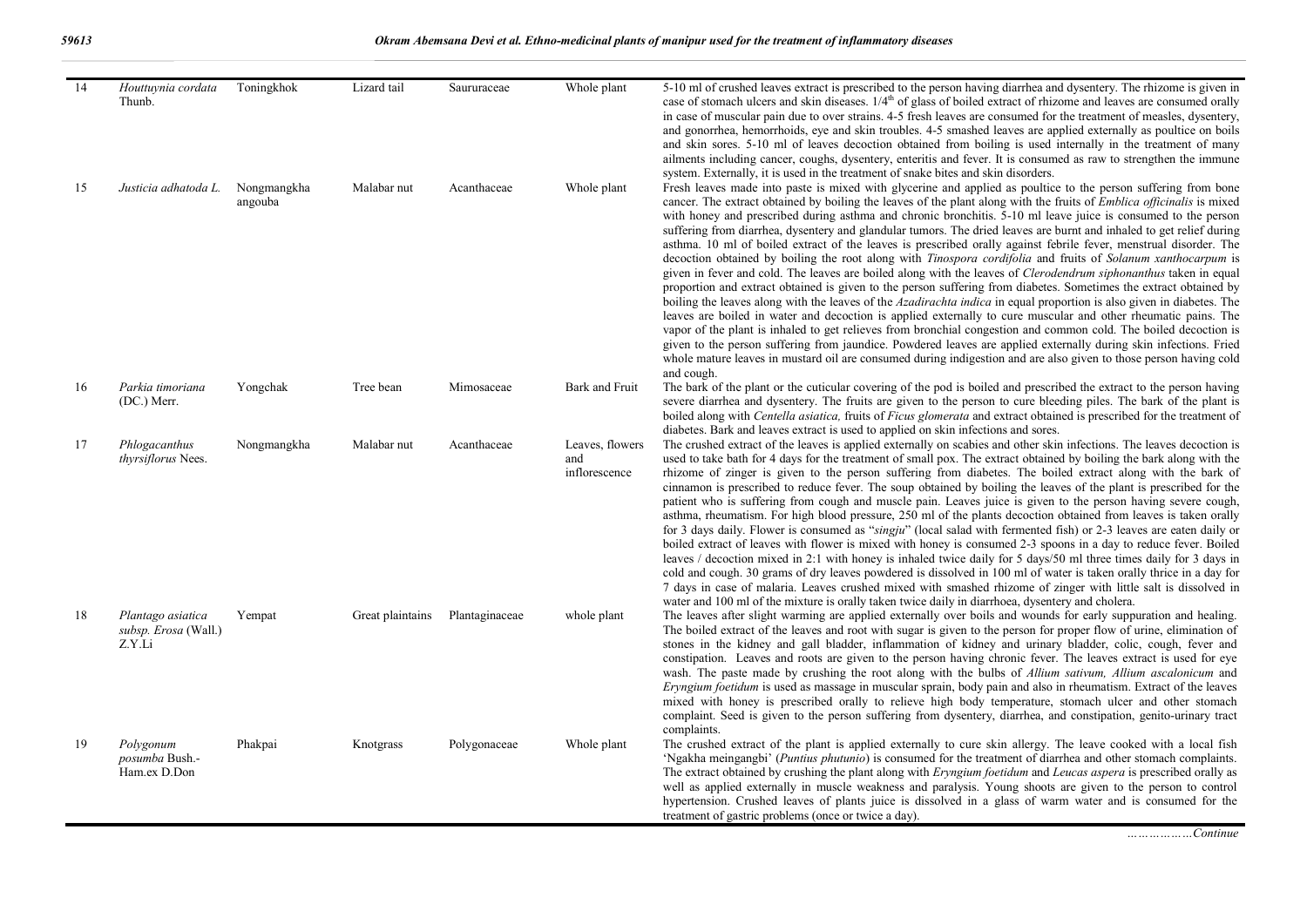| 20 | Scutellaria discolor<br>Colebr.  | Yenakhat                     | Skullcap                     | Lamiaceae     | Whole plant              | Boiled extract of the plant is applied externally to lower blood pressure. Sometimes the boiled extract of the plant is<br>also given orally to control fever, colic, typhoid, menstrual disorders and painful urination. The plant is boiled with<br>the fruits of <i>Garcinia xanthochymus</i> and the extract obtained is applied externally on body pain, inflammation. The<br>plant extract obtained by boiling along with the bark of <i>Terminalia arjuna</i> and roots of <i>Rubia coridifolia</i> is<br>prescribed to the person having muscular and rheumatic pain. The plant is boiled and given to the person having<br>abdominal pain and inflammation. Smashed leaves are applied externally to fresh or old wounds for healing<br>purposes. The leaves decoction is given for the treatment of flatulence, constipation and indigestion.                                                                                                                       |
|----|----------------------------------|------------------------------|------------------------------|---------------|--------------------------|-------------------------------------------------------------------------------------------------------------------------------------------------------------------------------------------------------------------------------------------------------------------------------------------------------------------------------------------------------------------------------------------------------------------------------------------------------------------------------------------------------------------------------------------------------------------------------------------------------------------------------------------------------------------------------------------------------------------------------------------------------------------------------------------------------------------------------------------------------------------------------------------------------------------------------------------------------------------------------|
| 21 | Sesbania sesban (L.)<br>Mirr.    | Chuchurangmei                | Common sesban Fabaceae       |               | leaf and tender<br>shoot | Boiled extract of the leaves or tender shoot is prescribed to the person to relieve severe cough, fever, abdominal pain.<br>Fresh bark and seeds are crushed together and the juice obtained is given to the person suffering from diabetes. The<br>plant is consumed as local salad or <i>Singju</i> and also as " <i>Eromba</i> " (local chutney) for the treatment of diabetes. The<br>paste made from leaves is applied externally as poultice on boils for early healing.                                                                                                                                                                                                                                                                                                                                                                                                                                                                                                |
| 22 | Solanum<br>virginianum L.        | Leipung-khanga               | Yellow berried<br>nightshade | Solanaceae    | Whole plant              | 5-10 numbers of ripe fruit is eaten raw to lower blood pressure every day. Half glass of boiled extract of the fruit is<br>used to wash the mouth in toothaches due to germs. $1/3^{rd}$ of glass of leave extract mixed with honey is prescribed<br>orally to the person having piles, bronchitis, acidity, asthma, fever and typhoid. The fresh leaves and fruits are<br>crushed with the rhizome of <i>Curcuma longa</i> and 5-10 ml extract obtained mixed with honey is prescribed to cure<br>severe cough and worm infection of children. The stem of the plant is burnt along with the leaves of <i>Datura metel</i><br>and smoke emitted is inhaled in nasal infection. Juice of berries is used for sore throat, cough and asthma. Stem,<br>flowers and fruits paste $(5-10)$ g) are used in burning sensation in the feet accompanied by vesicular watery eruptions.                                                                                                |
| 23 | Terminalia cuneata<br>Roth.      | Maiyokpha                    | Arjun tree                   | Combretaceace | Bark,<br>leaves          | The boiled extract of the bark is prescribed to the person having hemorrhoids, dysentery, fever, colic. The decoction<br>obtained by boiling the bark along with Scutellaria discolor and roots of Rubia cordifolia is given to the person<br>having rheumatic pain and bone problem. The powder of the bark along with milk is given to the person for the<br>treatment of hypertension and heart complaints. Bark of plant with water extract is mixed along with honey and<br>prescribed for atleast 10 days (6 spoons in a day) for body pain, headache, cardiovascular diseases and liver<br>complaints. The boiled extract of the leaves is prescribed in case of skin diseases. The leaves juice is used in earache<br>around 6 days 2-3 times in a day.                                                                                                                                                                                                               |
| 24 | Vitex trifolia L.f.              | Urikshibi                    | Simple chaste<br>tree        | Lamiaceae     | Whole plant              | Boiled extract of the leaves is applied externally to the person having rheumatic pain, sinus and throat swelling and<br>also given orally 2-3 spoon 3 times in a day. Decoction of the bark, root and leaves are used to wash the mouth in<br>toothaches. Crushed extract of the leaves mixed with honey is also prescribed mostly in piles and tuberculosis. It is<br>also practiced by dipping the affected parts in a tumbler containing lukewarm water with leaves extract. The extract<br>obtained by boiling the leaves along with the leaves of Azadirachta indica, Datura stramonium is prescribed to the<br>person in stomach complaints of elders. Oil extracted from leaves is given in sinus and hydrocele. Smashed seed<br>made into paste is applied externally on painful swelling, scabies and other skin infections. Flowers are prescribed<br>with honey for the treatment of diarrhea, fever accompanied by vomiting, severe thirst and liver complaints. |
| 25 | Zanthoxylum<br>acanthopodium DC. | Mukthrubi<br>tingkhang panbi | Prickly ash                  | Rutaceae      | Whole plant              | Crushed extract of the leaves with honey is prescribed in typhoid and unconsciousness. The boiled extract of the root<br>and seed is prescribed to the person having diabetes. Sometimes boiled extract of seeds and leaves are consumed in<br>indigestion, cough and bronchitis and stomach complaints 3-4 spoons in a day and 5-6 leaves are consumed with<br>vegetables in a day in chronic fever. The seed of the plant is often chewed to relieve throat pain. The extract<br>obtained by boiling the leaves along with the petioles of the <i>Amorphophallus companulatus</i> is prescribed in case of<br>tuberculosis and blood vomiting. The decoction obtained by boiling the leaves along with the leaves of Azadirachta<br>indica and Adhatoda vasica taken in equal proportion is prescribed for the treatment of diabetes. The boiled extract<br>of the leaves are also applied externally on scabies and other skin infections.                                 |

and folk sayings and contributed to the accumulation of a complex wealth of knowledge and skills. The Meitei and tribal people of Manipur and also local healers possess rich traditional knowledge which has been passed on to them by their ancestors based on locally available plants as medicine in the management of many diseases or disorders (Devi, 2014). Rajkumari *et al.* (2013) reported that 69 medicinal plants used by the Chiru tribe of Manipur for the treatment of common diseases like cough, cold, diarrhea, dysentery, diabetes, jaundice etc. and are mostly consume as decoction. Singh and Huidrom (2013) found that leaves of *Justicia adhatoda* locally known as *Nongmangkha-Angouba* were used in the form of decoction, extracts, boiling to cure many ailments like cough, fever, asthma

and dysentery. Similarly, Ringmichon *et al.* (2013) also revealed that *Rubus ellipticus*  Smith. is one of the important ethno-medicinal plants of Manipur used for curing fever since ancient times by the Naga tribe of Manipur and stated that root bark is also used in diarrhoea, dysentery and in fractured bones. And Phurailatpam *et al*. (2014**)** also reported that another medicinal plants of Manipur *Phlogacanthus thyrsiformis* locally known as *Nongmangkha* is used in the form of decoction, paste, juice and eaten as raw in the treatment of cold, cough, influenza, irregular menstruation, diarrhoea, dysentery, cholera, high blood pressure, boils, small pox, skin problems, sprains, body ache, constipation and burns.